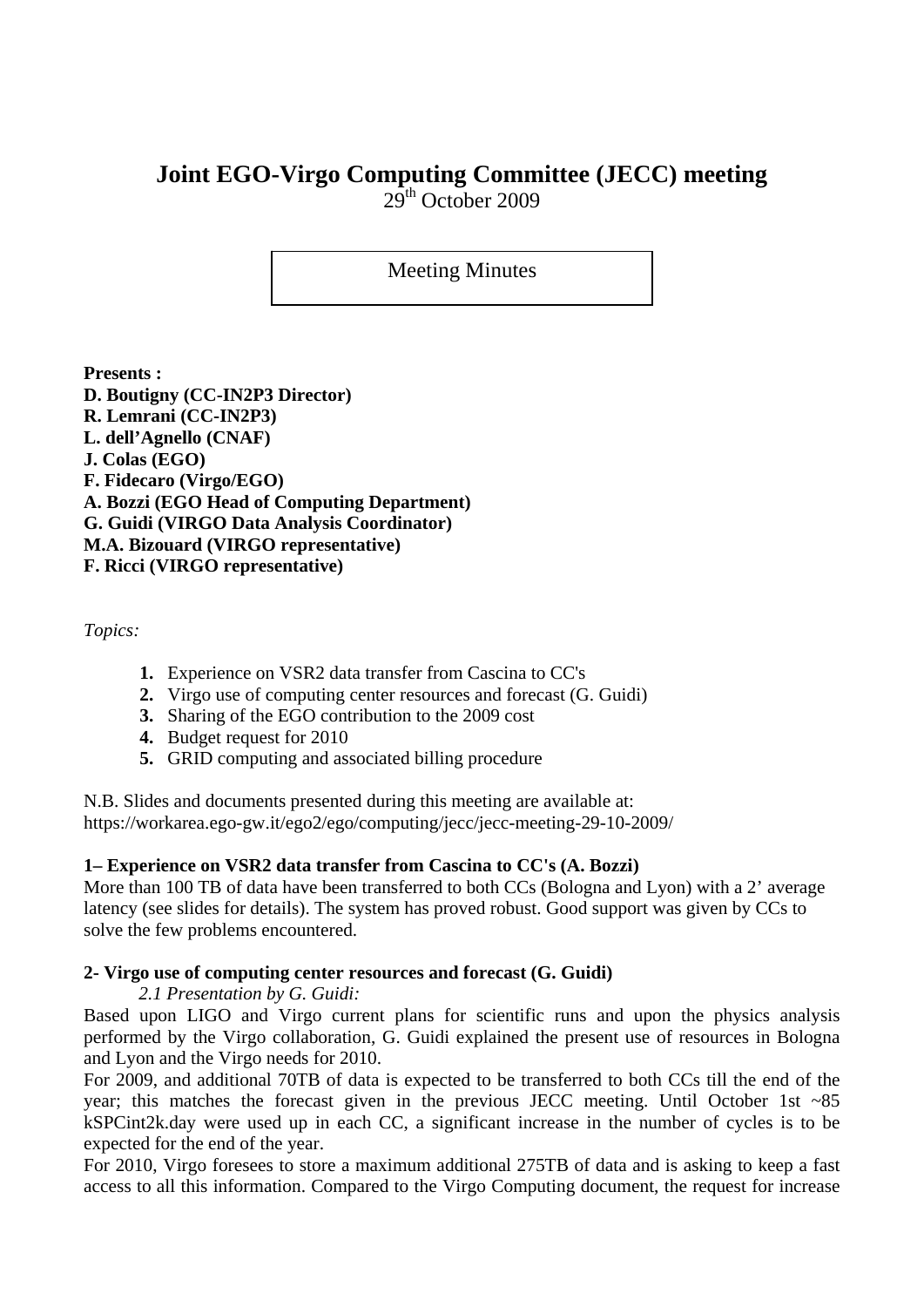in the HPSS cache is reduced to 75% of the data volume. The request for computing energy is ~310000 kSPCint2k.day in each CC.

More detailed information and precise numbers are available in the Virgo computing note and the slides presented at the meeting.

*2.2 Discussion* 

- CNAF informs that CASTOR will be phased out in 2010; a new system similar to HPSS in Lyon is already in place and used by CMS. Virgo will be moved to this new system.
- EGO challenges Virgo request to have all VSR2 raw data available on fast media. In a first phase of the data analysis, frequent access to raw data is necessary; after some time only some raw data segments will be inspected for checking purposes. Virgo should develop a more efficient computing model making use of the characteristics of HPSS or of the new system in CNAF. Indeed disk is much more costly than tape as a storage medium.
- A new unit for computing power has to be used: HEPspec06 instead of kSPCint2k. The conversion factor (HEPspec06/ kSPCint2k) is ~4 and this exact value is used in the following.

#### **3- Sharing of the EGO contribution to the 2009 cost**

*3.1 Unit costs:* 

Lyon gives the following unit costs:

 $CPU : 0.176 \in / kSI2k/day$ Disk:  $0.5 \in$ / GB for disk Tape:  $0.074 \leq f \leq$ 

CNAF gives a higher cost for CPU and has no new information for disk; costs from last year JECC meeting are taken:

CPU : 22.7  $\epsilon$ / HEPspec06 e.g. 91  $\epsilon$ / kSI2k or 0.25  $\epsilon$  kSI2k.day Disk:0.96  $\in$ / GB for disk Tape:  $0.1 \in / GB$ 

Between the two centers, the unit costs average out as:

 $CPU : 0.22 \in / kSI2k/day$ Disk:  $0.75 \in \mathcal{C}$  GB for disk Tape:  $0.087 \leq f$  GB

#### *3.2 Sharing of the EGO contribution:*

The total EGO contribution to the off-line computing cost for 2009 is 200k€. After discussion, taking into account the foreseen consumption till the end of the year, the costing above and the difference in the billing procedure between the two sites, the following sharing of the EGO contribution to the cost for off-line computing is proposed:

 $CNAF: 120 \text{ k} \in \text{CC} \text{ IN2P3}: 80 \text{ k} \in \text{C}$ 

#### **4-Budget request for 2010**

Cost of disks and tapes is not expected to decrease in 2010 while, as usual, cost for CPU cycles should go down.

Virgo insists to keep an important fraction of VSR2 raw data on disks even if this computing policy is challenged by EGO due to its high cost.

After discussion, it is agreed to present a 250k€ budget request for off-line computing in 2010. This value may be revised after the EGO council meeting foreseen early December. EGO will then inform the computing centers and Virgo about the available budget.

#### **5- GRID computing and associated billing procedure**